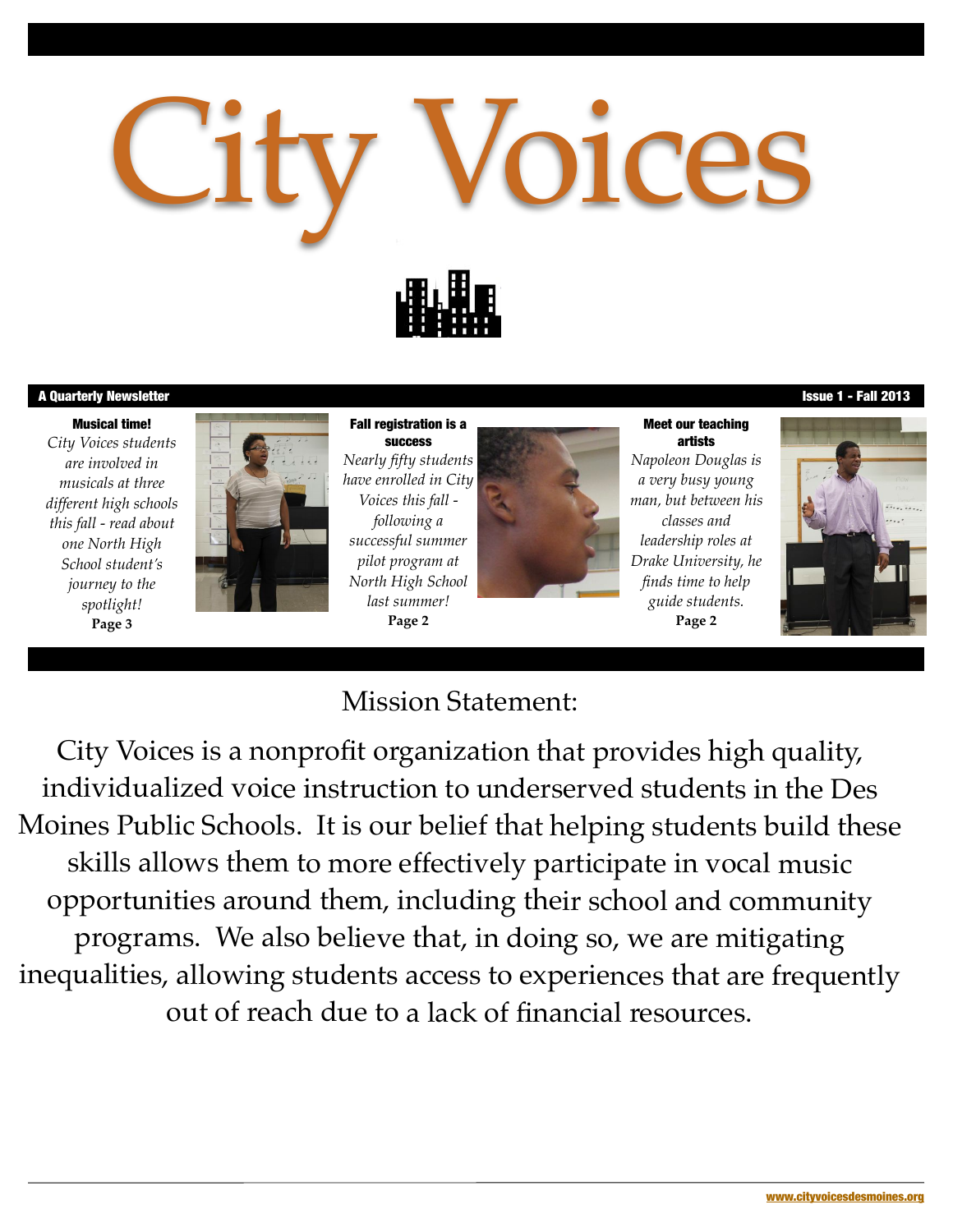#### CITY VOICES



## Summer Singing

City Voices piloted its community-based music education program this summer at North High School in Des Moines. Twentyone intrepid students braved the hot, humid weather to take a weekly forty-five minute lesson - thirty minutes of individual instruction and fifteen minutes of group learning. Instructors were Mary Anne Sims, Executive Director of City Voices, Napoleon Douglas, Teaching Artist with City Voices, and Vanessa Brady, North High School Vocal Music Teacher.

On their applications, students wrote reasons for wanting to participate - one girl wrote, "I want people to hear my voice." Others looked to the future, writing, "I want to be a music teacher," and "I want to sing in college." By all accounts the program was a success - student comments ranged from "I had a ton of fun" to "I'm becoming more confident in my voice." Most of the students had never had private voice lessons before, so the idea of a solo recital was new as well. Not knowing what to expect, students prepared and delivered an awesome performance that was attended by over ninety people.











## "I Am a Real-Life Example."

When Napoleon Douglas (Des Moines Roosevelt '10, Drake '14) was in high school, he loved choir. But without access to private voice lessons, a career that involved singing seemed out of reach. Now, he is a Musical Theatre Arts Major at Drake University, involved in six productions, singing in the Drake Choir and the "The Brocal Chords" a cappella group, Music Chair for his fraternity (FIJI), founder of the band "SAMPOL," and "sings in the shower very loud on a daily basis."

 His journey followed the same path of many students that he currently teaches in City Voices - unable to afford private lessons, he never knew about these kinds of opportunities. Receiving a scholarship to study voice as a high school student, however, opened his eyes, as well as a world of possibility. He won a voice scholarship to Drake, where he immersed himself in musicmaking of all kinds. When asked to join City Voices as a teaching artist, he jumped at the chance to help other students the same way. As he says now, "I didn't decide to teach to birth opera stars - I teach because I want to show kids they can be an opera star if they want, as long as they are willing to do the work it takes to get them there."

Napoleon said that he had a "phenomenal experience" teaching high schoolers this summer. He also found unanticipated benefits in building relationships with his students, saying, "When you get to know them on a personal level you truly become inspired by their drive, and they push your motivation to perfect your own craft, which is something I never expected." Students have embraced Napoleon as well; one of his students says, "He is a really awesome teacher." It's not surprising, then, that Napoleon's favorite part of the lesson is "The five=minute conversation that has to happen with each student before you make a sound. 'How are you? What did you do this week? How's school? And your family?' That's what makes teaching real. A relationship."



Napoleon knows the benefits of City Voices firsthand. "This program has helped me understand love makes the world go round, and as long as I care for others, I will reap the benefits as well." That love may just inspire an opera star after all.

## City Voices Expands

Following its successful pilot program at North High School in Des Moines, City Voices is in three high schools this fall. Five teaching artists are working with nearly fifty students at North, Roosevelt and Hoover high schools, all in Des Moines.

These students will have many special opportunities this year along with their regular recitals. They have been invited to appear on February 11, 2014, with Vy Higginson, a producer and publisher from New York City who serves as CEO of "The Mama Foundation for the Arts" in Harlem, as part of Des Moines Performing Arts "Smart Talk" series. Selected students will also be participating in a recital at the Des Moines Social Club in April 2014 - this performance will also give students the opportunity to be mentored by Social Club performers as they help organize, plan, and publicize this event. And of course, make plans to attend our winter recital on December 19, 2013, location to be announced. Mark your calendars - City Voices students are on the move!

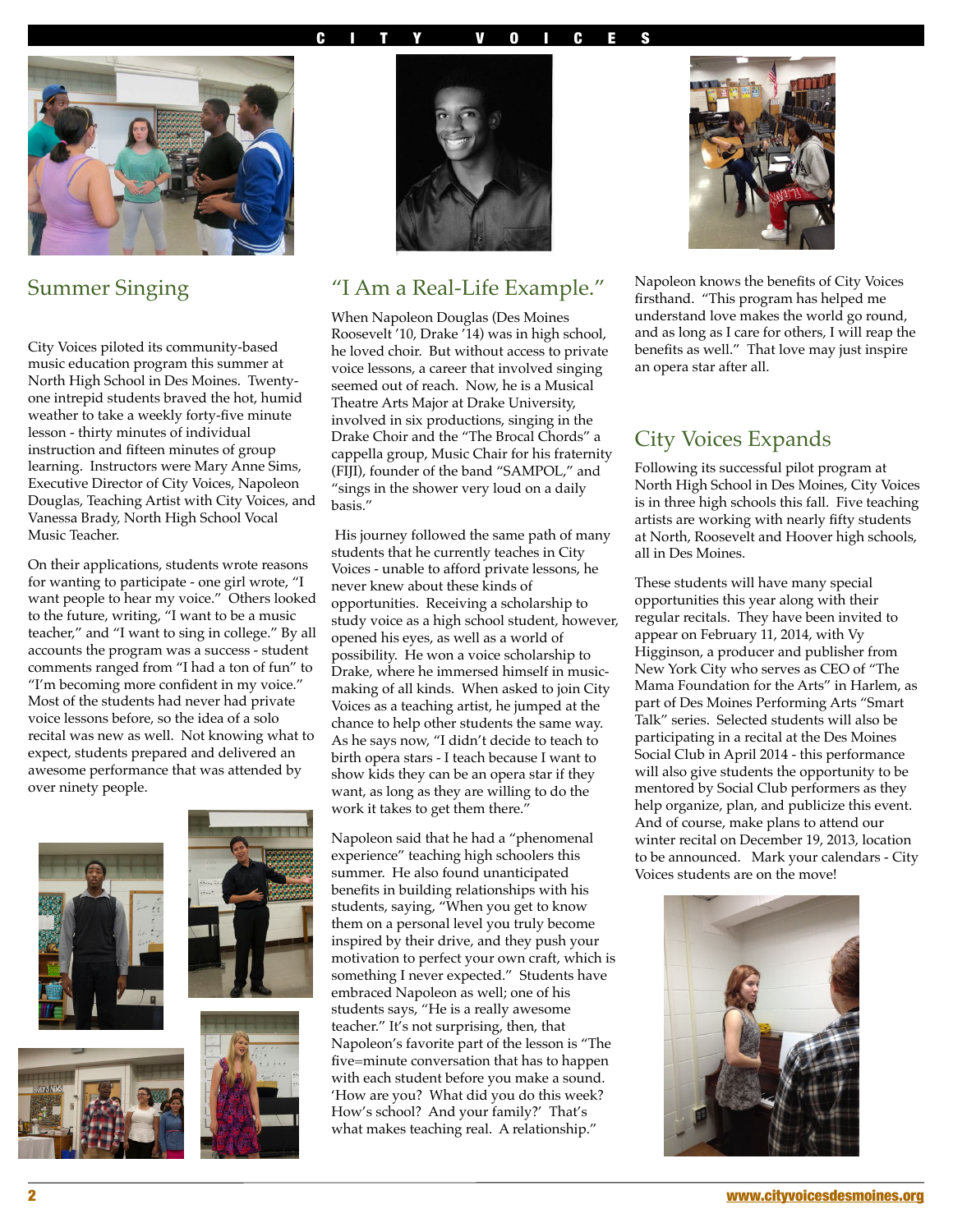#### CITY VOICES

*First in a series of profiles of City Voices students:*

## Finding **Her Destiny**

*Destiny Foster, a senior at North High School in Des Moines, knew she loved to sing - but also knew that she wanted more.*

**Destiny Foster ('14) was interested** when Vanessa Brady, the vocal music director at North High School in Des Moines, announced to her students an opportunity for summer voice lessons. Destiny said in May, "I know I have a voice - I just need to get it out." So she applied and was accepted for the City Voices pilot program, taking private voice lessons for eight weeks in a hot practice room at North. On July 31, 2013, she wowed a packed recital audience with her rendition of "Amazing Grace." And she knew that she had started to "get out" her voice.

**The North High School year** started with a flurry - auditions for the musical "Urinetown" were held the first week of school, so students had to be ready in a hurry. And based on her hard work and success over the summer, Mrs. Brady encouraged Destiny to audition. Destiny wasn't expecting much - after all, she had only had a chorus part in the spring production of "Annie."

So when she found out that not only had she made the cast, but that she had been selected for one of the lead roles in the show, Penelope Pennywise, she was incredibly excited. As she said, "I surprised myself and many others."

**Three weeks into rehearsals,** Destiny is having a great time with her role. She especially likes "The Cop Song," with its rapping section. And having more responsibility with a lead role hasn't daunted her: "I like that I get to be in charge and be in a leadership position." There is one down side, however; she says, "I don't like that I have to be the mean lady in the play. I'm so bubbly and cheery that it is hard sometimes to make a switch of character and be mean."

**With a lead role under her belt,** Destiny is excited about the year to come. And voice lessons with City Voices is definitely on her schedule. "I surprise myself every time I sing now. When I sing, I'm like, 'Whoa, where did that voice come from?' I didn't know I had that in me. My junior year of high school I sang like a mouse. No one could get a peep out of me. Now my voice is huge and I can sing ANYTHING."

**Destiny thinks that lessons will help** not only in choir and on stage, but in her academic classes as well, helping her focus. "Yes, there is the fun part of singing, but there is also learning how to

manage your time when you are involved in different extracurricular activities. Which is a great life skill for when I become an adult." And next year? Destiny wants to go to college and major in Journalism and Mass Communication and minor in English. But she knows singing will always be a part of her life, saying, "Singing is like therapy to me. It can calm me when I'm feeling sad or mad. It's like an escape from the world for three minutes or however long the song lasts."



You can see Destiny in North High School's production of "Urinetown," on October 17, 18 and 19 at 7:30 p.m., and October 20 at 2:00 p.m. All performances are held in the school auditorium, at 501 Holcomb Ave., in Des Moines. Call 515-242-7200 for more details.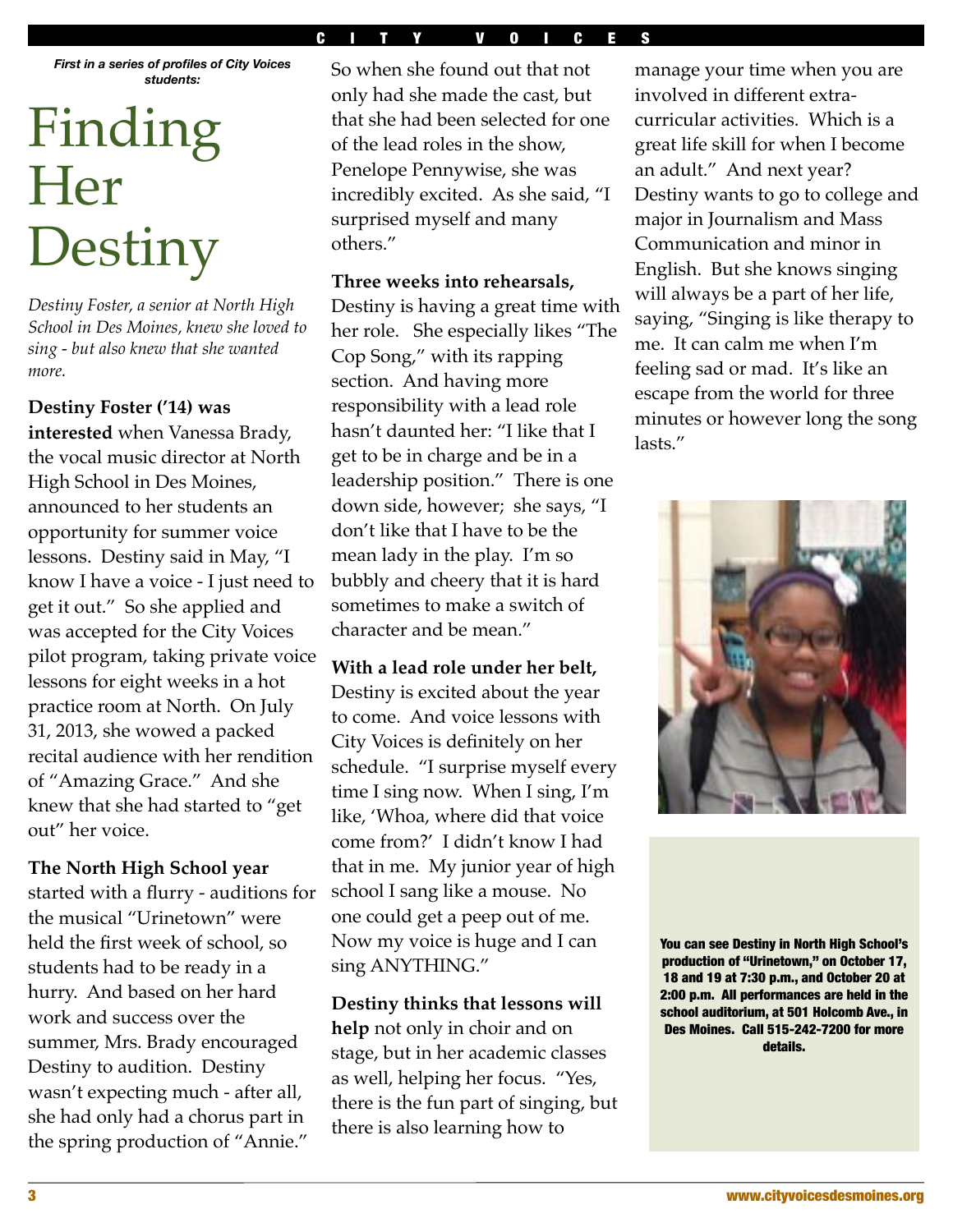# In Appreciation

*City Voices is a 501(c)(3) tax-exempt corporation. We gratefully acknowledge and thank the following for their generous support of City Voices. We can't do it* 

## *without you!*

\$1,000 and above

Catherine Gayle Williams (Sponsor of the Catherine Gayle Williams Scholarships) Lisa Kamphius ARNP Jeff Couch Robert & Mary Anne Sims

#### \$500 - \$999

Mark Movic Sharon & Phil Walsh

#### \$100 - \$499

Edward & Gloria Kottick Molly House Patricia Davis Bill & Marcia Gilmer Mike Woody Susan & Carl Voss

Sarah & Jay Gold John Armstrong (American Music Literacy Association) Sue Breen Held Amy Christensen Susan Hemminger

#### Volunteer Support

Vanessa Brady Alexander Fitzgerald Lori Glawe Alexandra Tatge-Jennetten **Also** Matt Smith Linda Shivvers Charlotte Chae Lila Stone Leanne Freeman-Miller Dina Else

#### HOW YOU CAN HELP:

Contributions can be mailed to:

City Voices 924 45th Street Des Moines, IA 50312

OR

Make a PayPal donation at: [www.cityvoicesdesmoines.org](http://www.cityvoicesdesmoines.org)

## Leveling the Playing Field

Thirty minutes. It seems like no time at all - it is the length of a television sitcom, or the amount of time it takes to whip up a "fast" dinner at the end of a long day. Whether the thirty minutes is well spent probably depends on whether or not you enjoy the sitcom or the dinner. But for students in City Voices, thirty minutes is something more - it's a chance for them to "level the playing field."

Every student enrolled in the City Voices program receives a thirty-minute



individual voice lesson FREE OF CHARGE. We hope that this begins to address the research that finds that urban students are increasingly denied access to this valuable part of their musical development. Bates wrote in 2012, "Without specific interventions, ... students in poverty will

programs, but noted that "students..from urban areas typically do not have Mary Anne Sims at 515-681-6234 OR not be able to participate in school music as successfully or completely as middle-class or affluent students. The markers for success in music education -- participation in select ensembles, first-chair placements, leading roles, high scores at festival -- will be reserved for middle-class and affluent students." These markers can "significantly increase the likelihood of success in the music program." Palmer (2011) found that private instruction is necessary for students wishing to audition for college music the financial resources and are therefore seriously disadvantaged."

Thirty minutes is not much time. But at City Voices, it may be the link between simple participation and real achievement - or even high school and college. Our teaching artists are already seeing great things. Access to private instruction is helping our students begin to overcome barriers. And that makes thirty minutes well spent, indeed.

## Board of Directors

Mary Anne Sims, City Voices Ryan Williamson, Roosevelt High School Kathie Danielson, Heartland Area Education Agency

## Teaching Artists:

Napoleon Douglas, BFA (Music Theatre) Drake '14, Roosevelt '10

Katy P. Merriman, B.M. (Vocal Performance) Butler University '11

Amanda Lowe, B.S. Music Therapy, Augsburg (MN) '12, Roosevelt '08

Corey Wedeking, B.M. (Voice) McNally-Smith '10, Roosevelt '06

Mary Anne Sims, M.A. (Music Education) Ohio State '12, B.M. University of Iowa '83

## Contact Us:

[maryanne@cityvoicesdesmoines.org](mailto:maryanne@cityvoicesdesmoines.org) OR

City Voices 924 45th Street Des Moines, IA 50312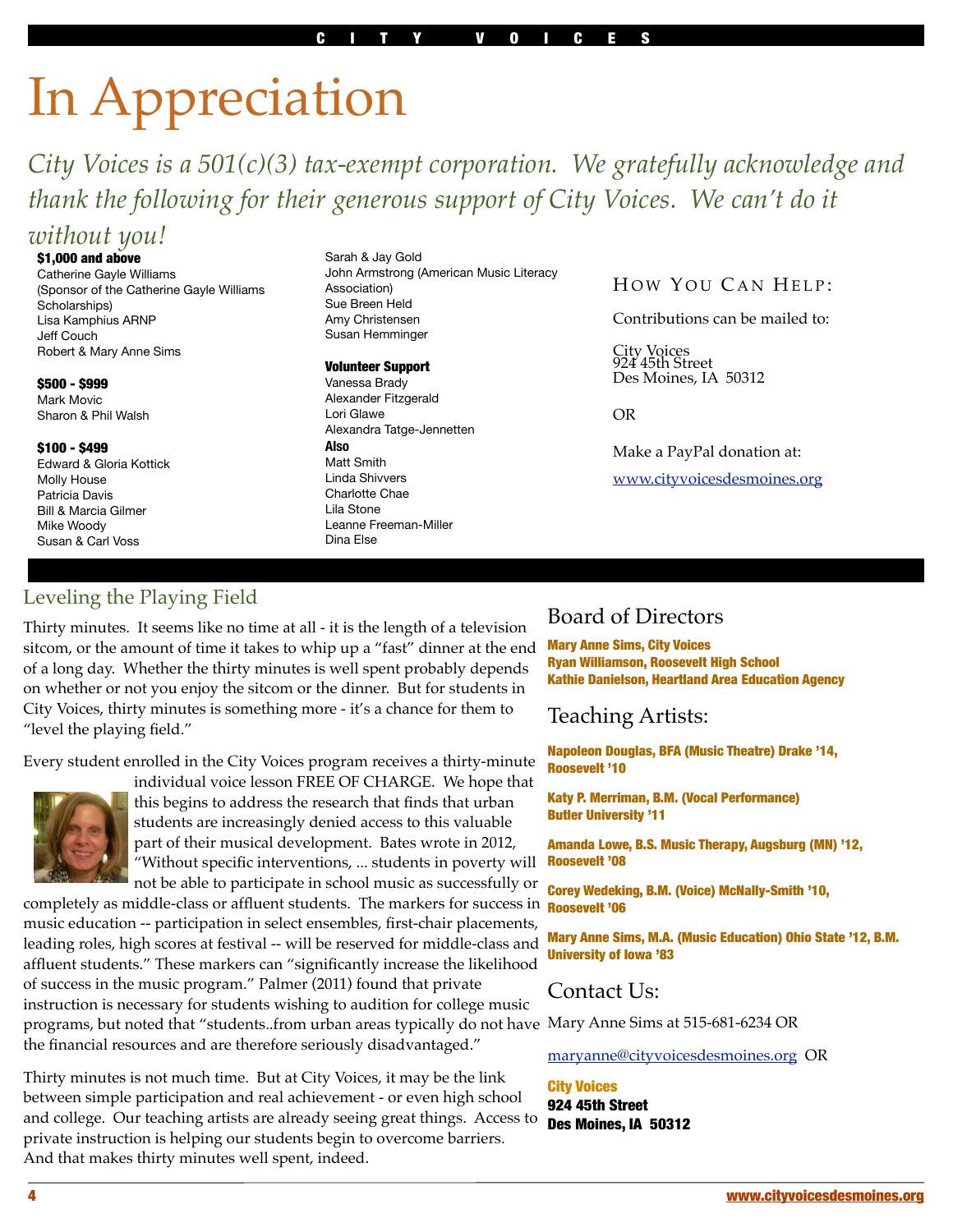

## *SUPPORT CITY VOICES:*

- \$25 will buy a package of recordable CDs and CD covers to aid student learning.
- \$50 will buy two songbooks that many students can use.
- \$100 will sponsor a student for a summer.
- \$200 will sponsor a student for a semester.
- \$400 will sponsor a student for the entire academic year.
- \$500 will sponsor a teaching artist for an entire month and reach approximately 8-10 students.

Send donations to: City Voices, 924 45th Street, Des Moines, IA 50312

OR

Use the PayPal button on our site [www.cityvoicesdesmoines.org.](http://www.cityvoicesdesmoines.org) Your donation is 100% tax-deductible!